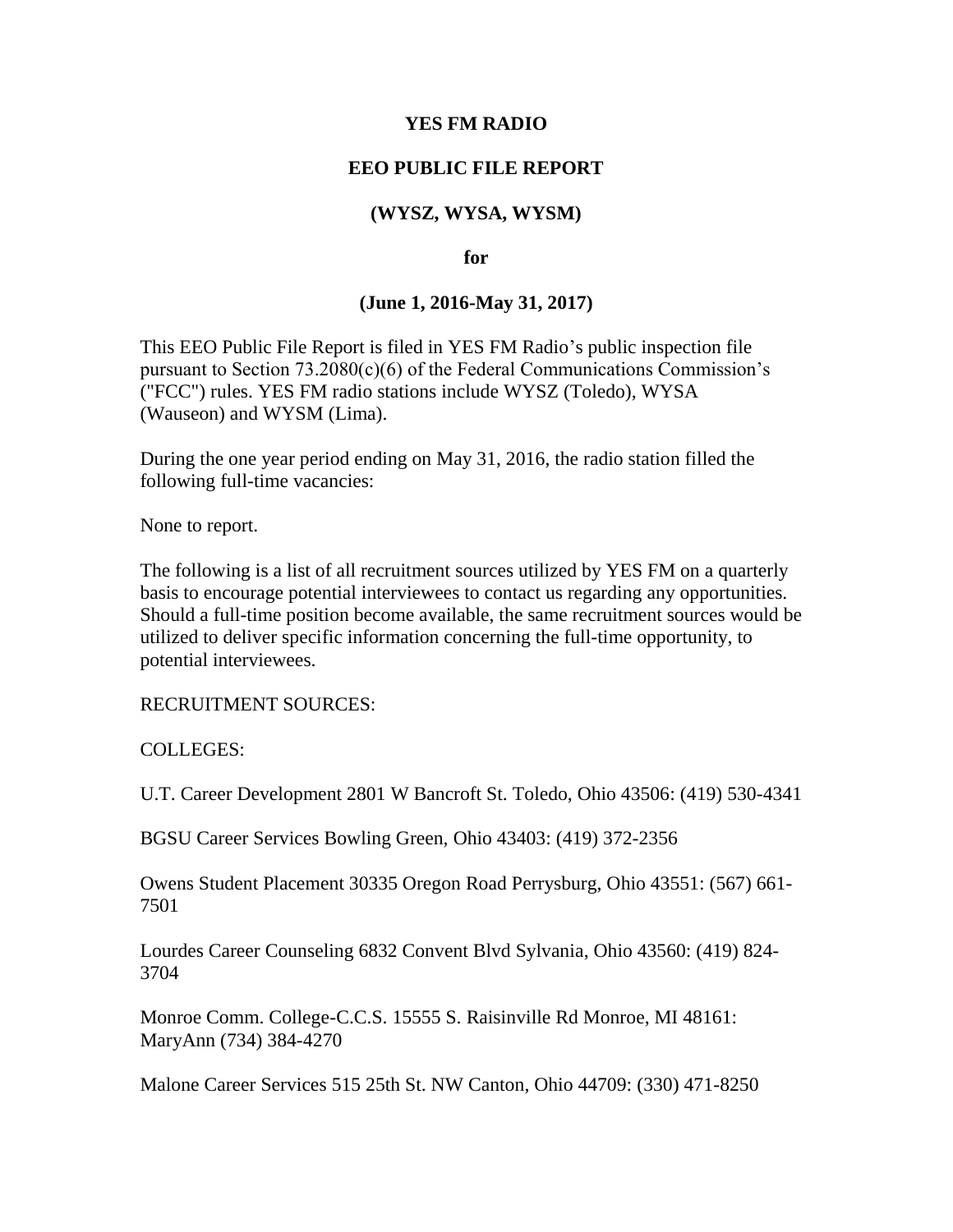Cedarville Career Services PO Box 601 Cedarville, Ohio 45314: Ginger 888-562- 4811

Spring Arbor College 106 E Main Spring Arbor, MI 49283: (517) 750-6540

SPECS Howard School of Broadcast Arts 19900 W Nine Mile Rd Southfield MI, 48075: (248) 358-9000

Mount Vernon Nazarene University Career Services 800 Martinsburg Rd. Mount Vernon, OH 43050: (740) 392-6868

#### ORGANIZATIONS:

The Ohio Center for Broadcasting 5330 E. Main Ste. 200 Columbus, OH 43213: (614) 245-0555

## EMPLOYMENT AGENCIES:

Imperial Placement Services 6800 W Central Ave, Suite C-1 Toledo, Ohio 43617: (419) 841-3800

Manpower Technical 340 W Dussel Drive Maumee, Ohio 43537: Tim (419) 893- 4413

## EQUAL EMPLOYMENT OPPORTUNITY POLICY

It is the policy of YES FM radio to recruit, hire and promote in all job classifications without regard to race, age, color, sex, national origin or disability. The hiring and promotion of applicants will be based on work experience, qualifications and abilities. It is the policy of YES FM radio to ensure that all personnel actions such as compensation, benefits, and company-supported training shall be administered without regard to race, age, color, sex, national origin or disability.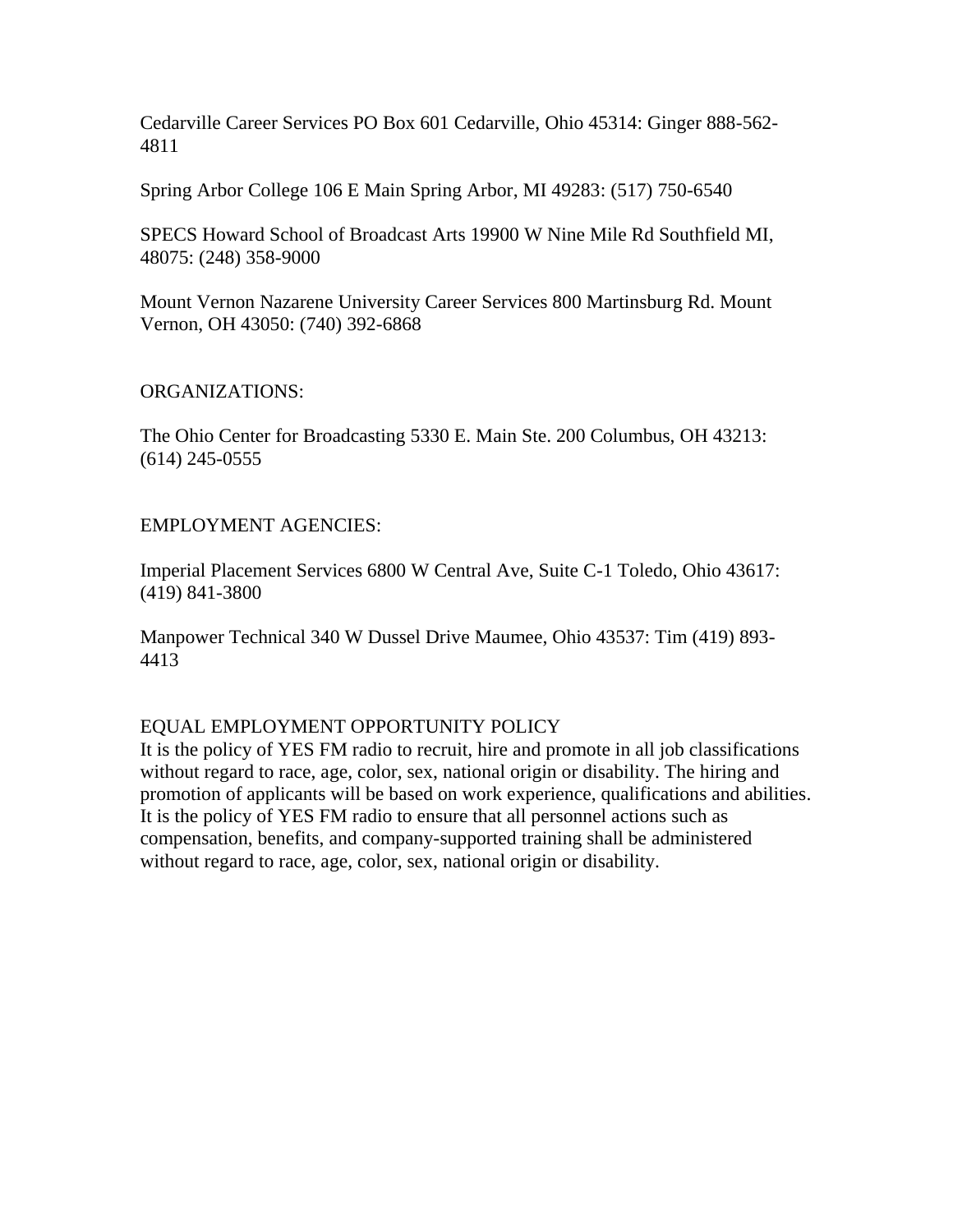## OPPORTUNITIES FOR EMPLOYMENT AT YES FM RADIO

YES FM carefully considers all qualified candidates for every position available. If any of our available positions are of interest to you, please mail in your resume with a cover letter indicating the position you are seeking. Please note that only resumes that are received by US Mail will be accepted (not e-mail or telephone).

After reviewing your resume, we will determine if we would like to pursue an interview, then we will contact you directly.

Please send your resume and cover letter to:

Office Manager YES FM Radio 5105 Glendale Avenue Suite C Toledo Ohio, 43614

THE FOLLOWING POSITIONS ARE AVAILABLE AT YES FM RADIO: None available at present time.

EEO PUBLIC FILE REPORT FOR YES FM RADIO June 2017

YES FM in accordance with the Federal Communication Commissions EEO rules for broadcasters, is posting this information on its website for public viewing. In doing so the ministry of YES FM radio is in compliance with the Equal Employment Opportunities rules (for religious broadcasters).

If you would like to see this item in YES FM's Public Inspection File we are located at 5105 Glendale Avenue, Suite C, Toledo, Ohio, 43614.

Dates Covered Within This Report:

All employment opportunities active since the new rules were established by the FCC, from June 1, 2016-May 31, 2017.

Report On All Full Time Employment Opportunities During The Above Time Frame:

None to report

The Following Sources are utilized by YES FM for Recruiting Purposes:

COLLEGES: U.T. Career Development BGSU Career Services Owens Student Placement